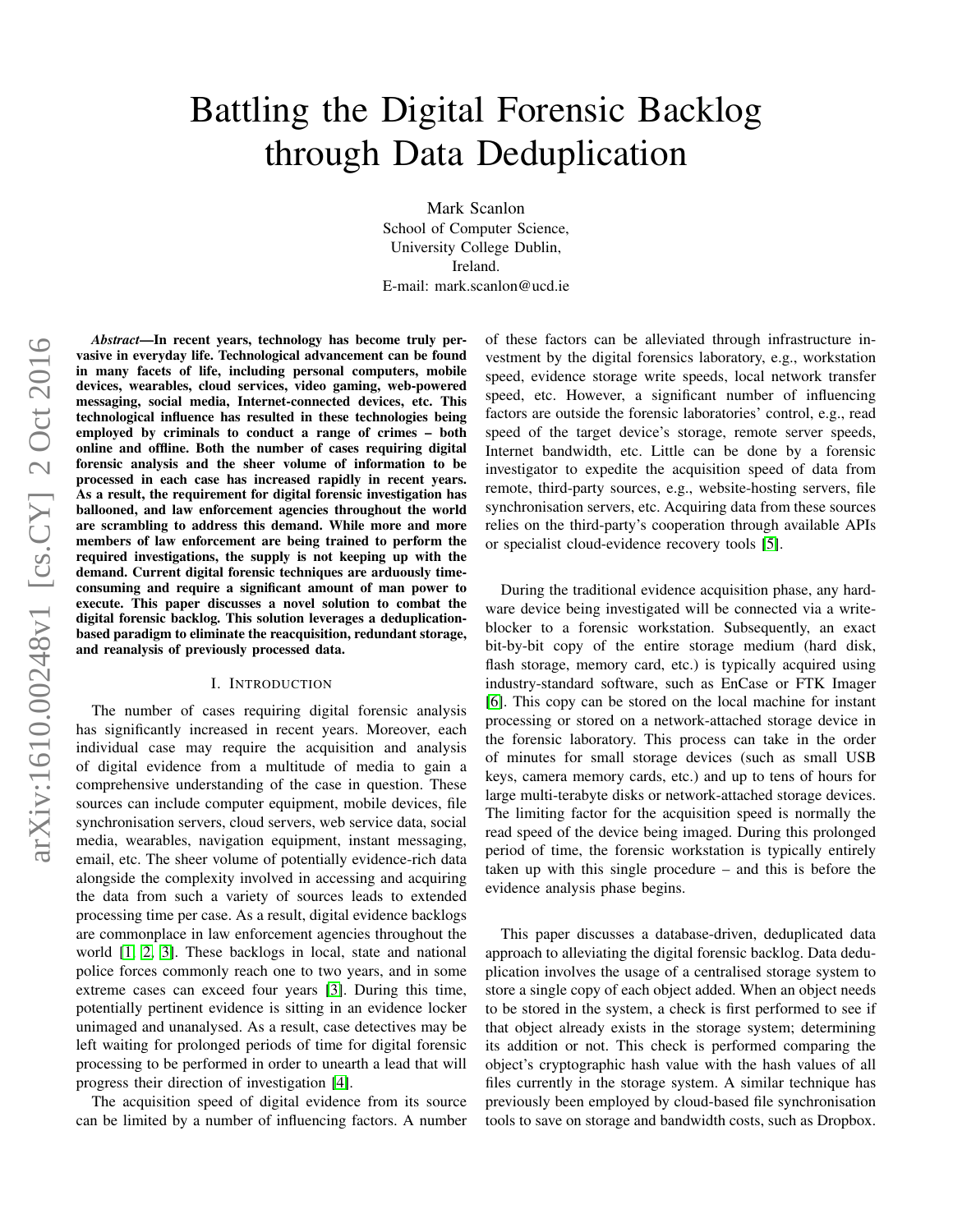#### II. DIGITAL FORENSIC BACKLOG

The digital forensic backlog is a common problem encountered by law enforcement agencies throughout the world. Despite the best efforts of digital forensic laboratories, backlogs in the order of six months to one year are commonplace [\[1,](#page-4-0) [7\]](#page-4-6), frequently reaching two years [\[8\]](#page-4-7), and can reach up to four years in the extreme [\[3\]](#page-4-2). Due to the requirement for expert analysis exceeding the current capability in these agencies, the queue of casework grows. As an indication of the increasing volume of information being processed, in 2013 the FBI Regional Computer Forensics Laboratory reported to have processed 5,973TB of data from 7,273 examinations (up 40% when compared with 2011) [\[9\]](#page-4-8). Quick and Choo [\[6\]](#page-4-5) outline three main factors contributing to the digital forensic backlog:

- 1) An increase in the number of cases whereby digital forensic analysis is required by the investigation.
- 2) An increase in the number of devices that are seized for digital forensic processing per case.
- 3) The volume of potentially pertinent data stored on each device seized is also increasing.

The sheer volume of cases, coupled with the volume of data to be processed per case, is set to increase further in the foreseeable future [\[3,](#page-4-2) [10\]](#page-4-9). This "volume challenge" has been long identified as one of the greatest threats to digital forensics [\[7\]](#page-4-6). Without a scalable, extensible solution to this volume challenge, the backlog can be reasonably assumed to worsen into the future.

#### III. REQUIREMENTS FOR PROPOSED SYSTEM

While a number of the requirements for the proposed system are consistent with any digital forensic tool (forensically sound evidence handling, built-in audit trail, reproducibility of process, etc.), this section outlines a number of additional requirements for the system providing numerous benefits over the traditional approach.

#### *A. Breaking the Acquisition Performance Wall*

Using current evidence acquisition techniques, entire disk images are taken from the original data and subsequently the analysis is performed on these images. The bottleneck during this acquisition phase is typically the read speed of the source device. Data deduplication in isolation cannot expedite this process, i.e., the act of calculating each artefact's hash value requires that the entirety of that artefact be read into memory. However, if the investigation is particularly time-sensitive, an option should exist for the investigator to introduce an acceptable element of risk to the deduplication process for the benefit of speed. This risk involves the hashing of a small chunk of the artefact (as opposed to the entire artefact) to be used for the deduplication process. As a result, an entire hard disk image could be acquired and reconstructed server-side faster than the sequential copying of the entire disk.

In a remote evidence acquisition scenario, e.g., uploading the device image to a Digital Forensics as a Service (DFaaS) service, the bottleneck will likely be the upload speed of the investigator's Internet connection. The greater the number of

artefacts eliminated using the deduplication method, the faster the overall acquisition time will be, e.g., an entire disk image could be reconstructed server-side faster than it takes to send the complete image over the Internet.

## *B. Expedited Digital Forensic Processing*

A number of techniques have been employed to streamline the current digital forensic process, including efficient work-flow management [\[11\]](#page-4-10), DFaaS [\[12,](#page-4-11) [13\]](#page-4-12), triage [\[14,](#page-4-13) [4\]](#page-4-3) and automation [\[9,](#page-4-8) [15\]](#page-4-14). However, significant resources are being wasted with the current processing model; both in terms of the computer and manpower overheads.

From a computational perspective, significant resources are wasted in the reacquisition, duplicated storage, and reanalysis of digital evidence. This wastage both occurs across cases and across digital forensic laboratories. Significant investment is made in the infrastructure necessary for each digital forensic laboratory to perform its task. From a budgetary perspective, centralising the processing of digital forensic evidence can provide significant cost savings for law enforcement agencies. This ensures that each unit has always-on access to the latest technologies and techniques at the centralised resource. Departments with little funding for digital forensic infrastructure will no longer be at a disadvantage in investigating their cases.

With limited staffing, maximising the productivity of digital investigators is crucial to help alleviate the backlog. Significant time is wasted in waiting for the acquisition of large hard drives. In smaller forensic laboratories, the prolonged time needed for the acquisition phase can greatly hamper the throughput of the laboratory. This is due to forensic workstations being singularly utilised by the acquisition task.

Data deduplication is expected to eliminate a significant proportion of the necessary data to be processed. Watkins et al. [\[16\]](#page-4-15) found that data deduplication resulted in savings of 30- 95% in their testing of a similar deduplication-based system. The authors expect that a full implementation of their system should see 50-70% deduplication from typical real-world hard drives.

### *C. Collaborative Examination and Sharing*

Due to the decentralised nature of the Internet, police departments investigating online crime quickly find themselves relying on international collaboration to progress their investigations. Existing international policing agreements, e.g., Europol and Interpol, enable cross-border collaboration in digital forensic cases. Current approaches for this collaboration can often involve local police departments shipping the physical devices to requesting international agencies. Moving to a cloud-based solution for digital forensic processing and sharing should facilitate easier cooperation on a local, national and international level. Having a centralised shared resource among collaborative countries can greatly expedite this entire process.

#### IV. PROPOSED SOLUTION

It is envisioned that the proposed solution outlined in this section would be implemented in a centralised datacentre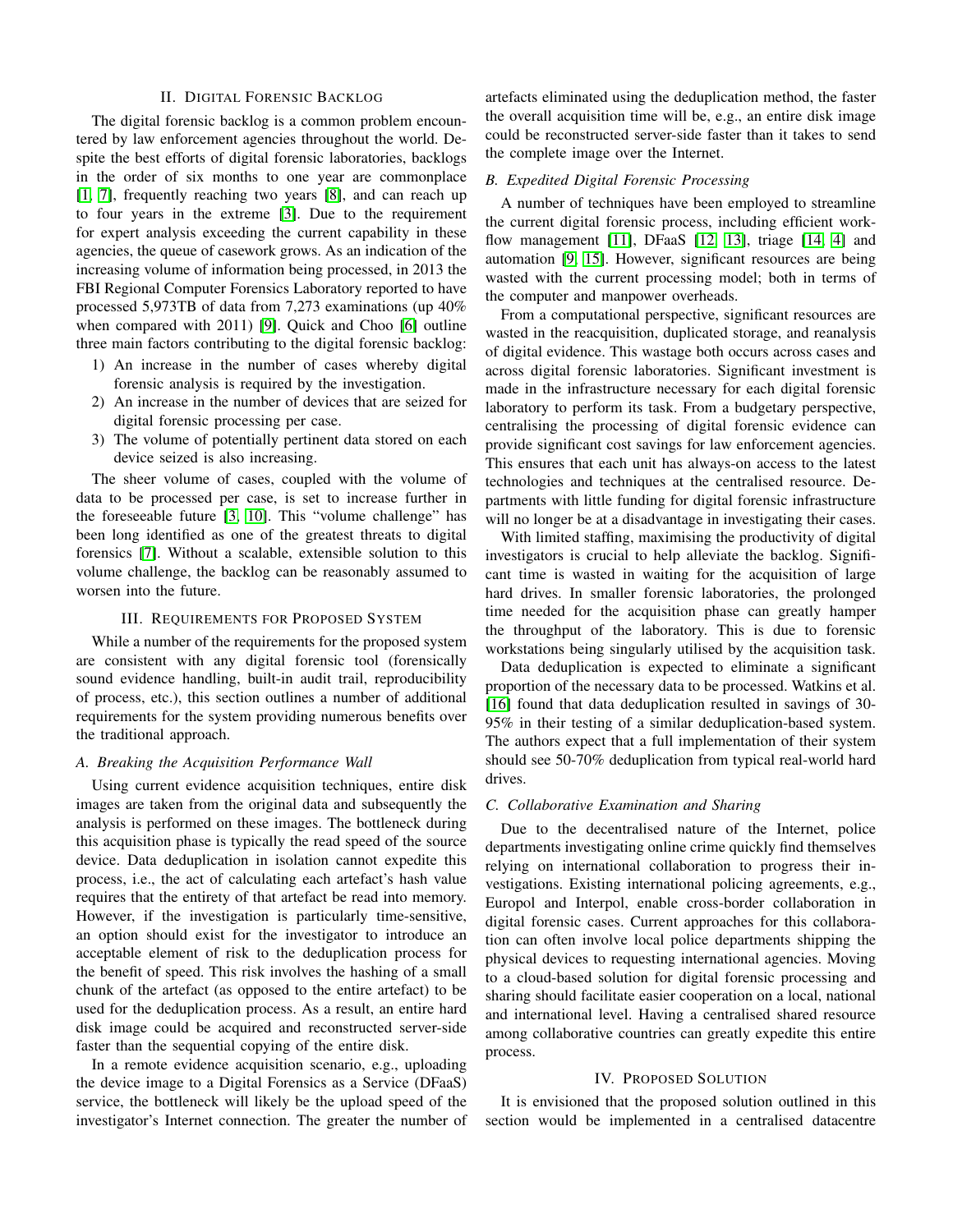

<span id="page-2-0"></span>Fig. 1. Disk Image Acquisition Phase

or preferably on a cloud-based infrastructure. The premise of the system involves moving away from the individual digital forensic laboratories to a centralised processing model – ideally built on a DFaaS model, such as that described by van Baar et al. [\[12\]](#page-4-11). This centralised, shared model facilities a number of advantages outlined in Section [IV-C.](#page-3-0)

The traditional approach to data acquisition involves the connecting of the suspect device to a forensic workstation using a write-blocker (ensuring no inadvertent modification). Subsequently a bit-by-bit copy of the original data is taken [\[1\]](#page-4-0). This copy is then verified as a true copy of the original through the comparison of the data's hash values, as can be seen in the top left of Figure [1.](#page-2-0) This image is then typically transferred to a network-attached storage device for later analysis.

Using the proposed system, the target storage medium would be acquired piece-by-piece. In common with the traditional approach, the input storage device would be connected to the forensic workstation using a suitable writeblocker. It would then be analysed artefact-by-artefact (files, file fragments, uninitialised/unallocated space, etc.). Each of these artefact's hash values would be compared against a local lookup database, as shown in Figure [1.](#page-2-0) In the scenario entire device acquisition, this local database would represent all the files contained in the main centralised database. In an evidence whitelisting/blacklisting scenario, this database need only represent all of the pertinent artefacts to that investigation type. Regardless of whether the artefact was acquired previously or not, all associated metadata from this acquisition are stored in the database.

In terms of system reliability, the weak link of this data deduplicated model becomes the deduplication itself. In the event of unrecoverable data loss, e.g., hard disk failure, fire, etc., deduplication can prove unreliable. Of course, in a realworld implementation of the proposed system, a suitable offsite backup procedure for the file store and the database would be put in place to ensure their recoverability in the event of disaster.

#### *A. Elimination of Redundant Analysis*

In addition to the metadata recorded during the acquisition phase, each artefact analysed by digital forensic experts can be easily categorised in the centralised database. The categorisa-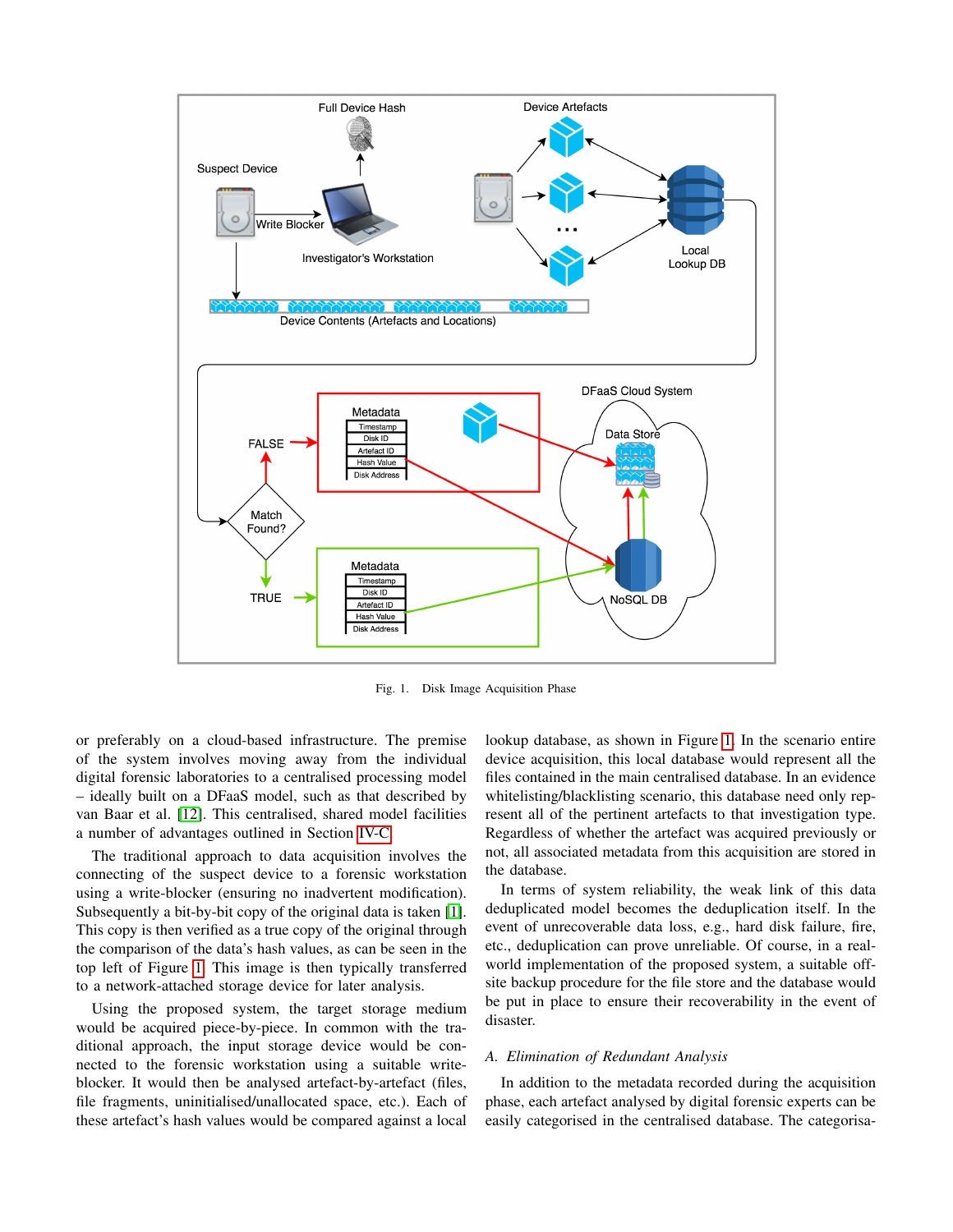

<span id="page-3-1"></span>Fig. 2. Complete Disk Image Reconstruction Phase

tion of benign operating system files, application executables, and commonly encountered files can result in the elimination of computational and expert processing time in their reanalysis. Known pertinent/incriminating artefacts can also be quickly identified and automatically flagged to the investigator at the earliest stage possible during the investigation.

Another benefit of this database-driven approach is the ability to quickly and easily create a variety of "incriminating" datasets, which can be used for efficient device/suspect blacklisting/whitelisting. These sets of known incriminating hash values can be updated on-the-fly whenever needed ensuring the most up-to-date information possible.

## *B. Disk Image Reconstruction*

To begin entire disk reconstruction, first a blank target disk image would be created. Then the metadata associated with that specific acquisition would be retrieved from the database. Subsequently, each artefact associated with that particular acquisition would be gathered and inserted into its corresponding location, as shown in Figure [2.](#page-3-1) In this manner, an entire disk image can be reconstructed using artefacts that may have originally been acquired, indexed and stored from previous cases.

Eliminated data identified during the acquisition phase of a new device can be instantly added to the target image serverside. This on-the-fly disk image reconstruction can result in a complete disk image being more quickly available when compared to the traditional approach.

## <span id="page-3-0"></span>*C. Advantages over Traditional Approach*

Focusing on the goal of battling the digital forensic backlog, switching to the proposed database-driven deduplication system results in a number of advantages including:

• *Reduced Storage Requirements* – The proposed deduplicated system need only store a single copy of each unique artefact (file, file fragment, slackspace/unallocated space) discovered from all investigations conducted using the system. This results in significant cost savings or more being achievable with existing infrastructure.

- *Less Data to be Acquired per Device* The computational overhead in the reacquisition and storage of previously discovered content is eliminated. Operating system files, application files, previously encountered benign and incriminating data, etc., need not be reacquired from the device.
- *Reduced Bandwidth* In the scenario of remote evidence acquisition, such as the acquisition of digital evidence over the Internet [\[17\]](#page-4-16), the reduction in the volume of data being transferred will result in vastly expedited remote acquisitions.
- *Automated Blacklisting/Whitelisting* Employing the proposed deduplicated system alongside sufficient categorisation of artefacts, the easy creation and maintenance of a database of all incriminating files is facilitated. Such a database could have a high update frequency, ensuring new files are added to the list as they are discovered and analysed. This database could then be used for automated blacklisting/whitelisting of suspect machines. Blacklisting/whitelisting at the earliest point in an investigation can prioritise the subsequent processing towards relevant suspects/devices and can eliminate the processing of non-pertinent devices.
- *Simultaneous Acquisition and Processing* Due to the fact that duplicated artefacts may have already been processed by another expert using the system, preliminary automated processing of known data can take place.
- *Reduction in Manual Analysis* As cases are processed by digital forensic experts using the system, each artefact encountered could be optionally marked as benign, i.e., irrelevant to any future investigation, or incriminating, i.e., any future encountering of that artefact can be automatically flagged.
- *Focused Expert Analysis* In the scenario where a sufficient volume of cases and associated evidence has been analysed and processed by digital forensic experts, many of the artefacts typically encountered on common devices will be eliminated from reprocessing. The investigator's